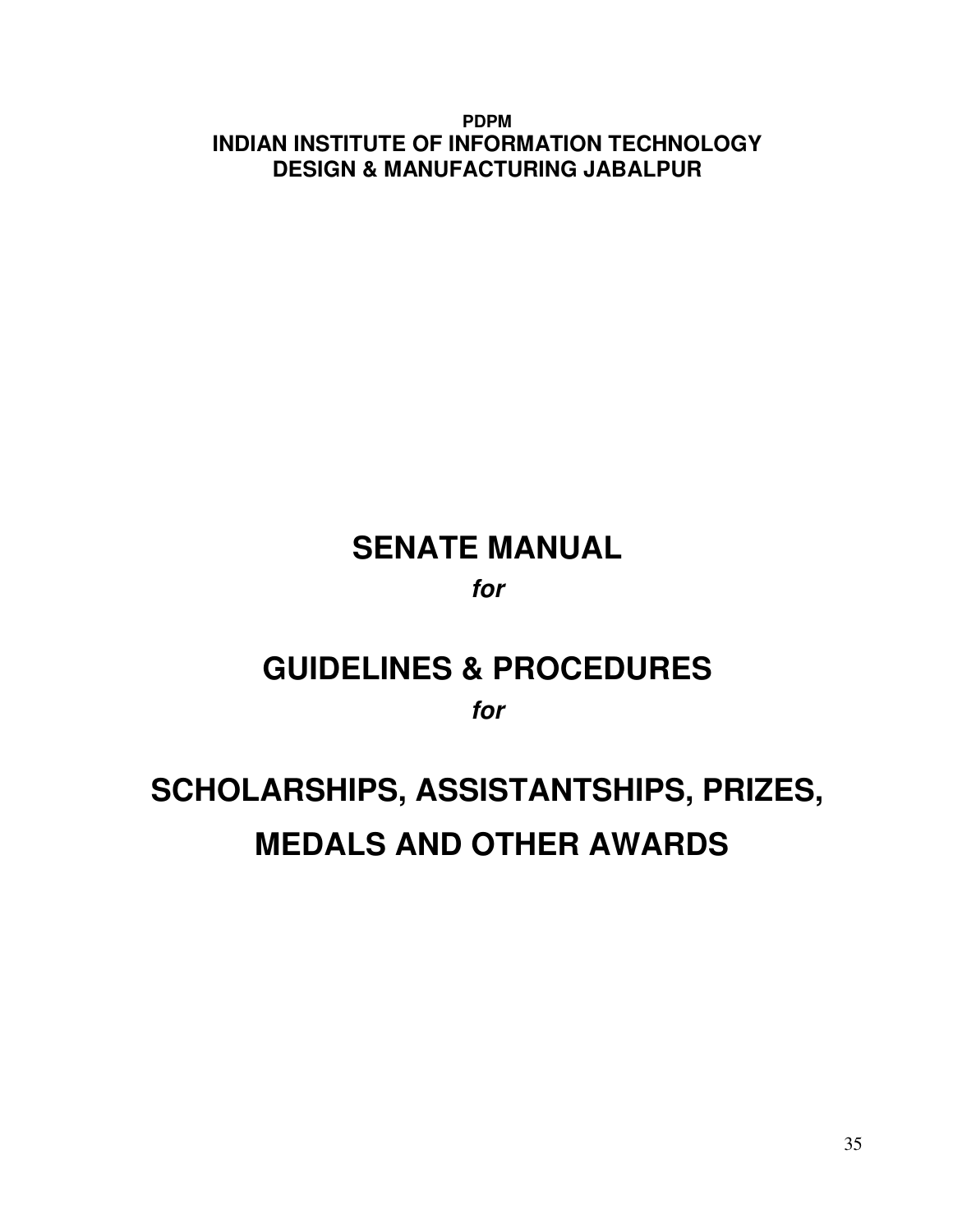#### **INDEX**

- 1. Institute's Goals for Awarding Scholarships/Prizes/Medals to Students
- 2. Indices for Merit, Means, Outstanding Academic Performance in any Specified Field and All Round Performance
	- 2.1 Merit
	- 2.2 Means
	- 2.3 Outstanding Academic Performance in any Specified Field
	- 2.4 All Round Performance
- 3. Financial Assistance from Institute Funds
	- 3.1. Merit-cum Means (MCM) Scholarships to Undergraduate Students
		- 3.1.1 Number of Scholarships
		- 3.1.2 Amount of Scholarship
		- 3.1.3 Submission of Applications for the Award
		- 3.1.4 Award of Scholarship and its Duration
	- 3.2 Institute Assistantship to Postgraduate Students
		- 3.2.1 Institute Assistantship to M Tech Students
		- 3.2.2 Institute Assistantship to PhD Students
	- 3.3 Tuition Waiver, i.e. Freeship
	- Book and other Grants,
	- 3.5 Boarding and Lodging Grants for the Undergraduate SC/ST Students
- 4. Institute Prizes and Medals
	- 4.1 Chairman's Gold Medal
	- 4.2 Director's Gold Medals
	- 4.3 D&M Proficiency Gold Medals
	- 4.4 Academic Proficiency Medals
	- 4.5 D&M Proficiency Prizes
	- 4.6 Director's Silver Medals
	- 4.7 Notional Prizes and Certificates of Merit
- 5. Institution of other Scholarships/Prizes/Medals
- 6. General Issues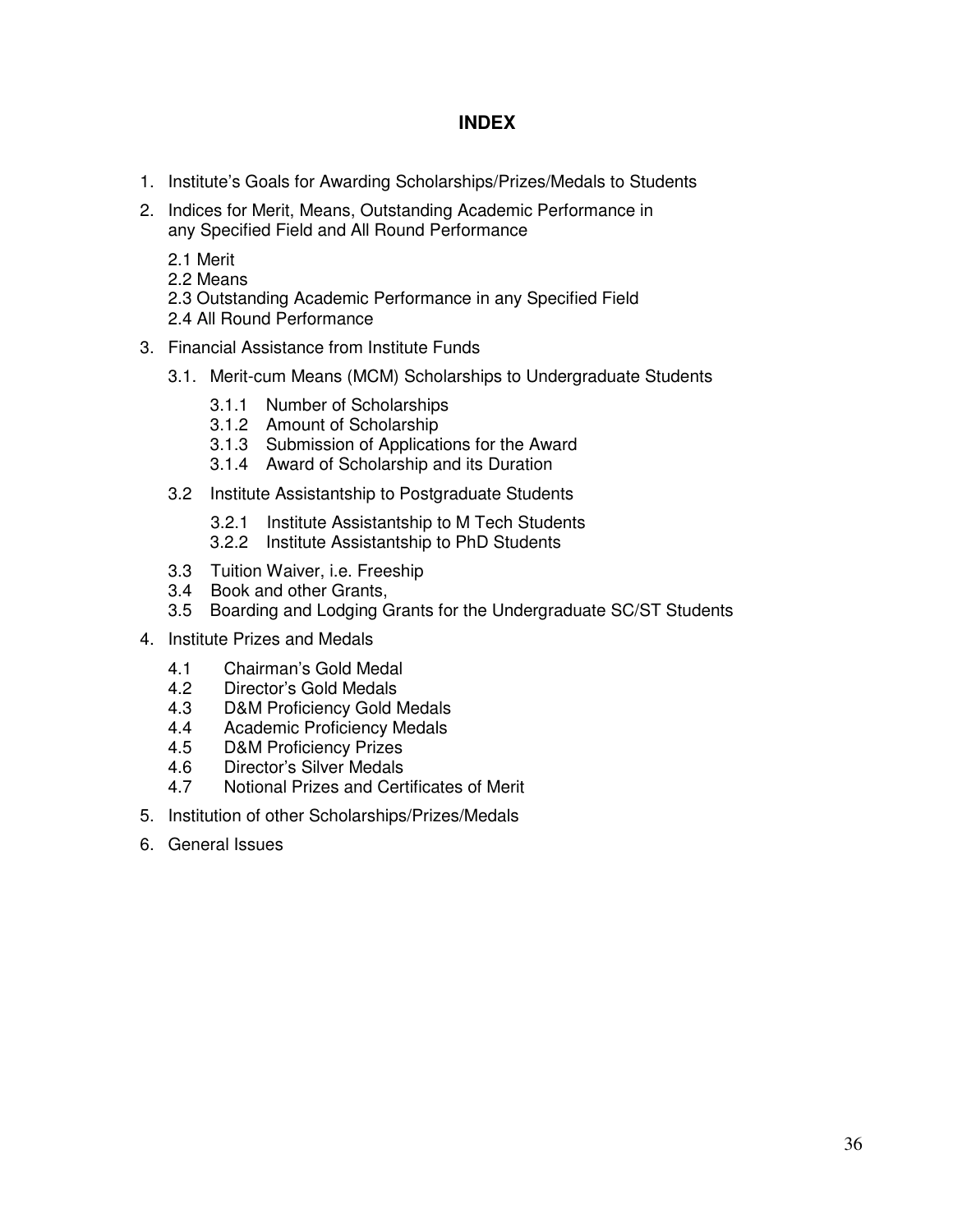#### **1. GOALS OF AWARDING SCHOLARSHIPS, PRIZES AND MEDALS TO STUDENTS**

- 1.1 In order to financially assist (a) meritorious students coming from weaker economic background, (b) girl students and (c) Scheduled Castes (SC), Scheduled Tribes (ST) and Other Backward Caste (OBC) students, the Institute may award
	- (i) Scholarships,
	- (ii) Tuition Waivers (Freeships),
	- (iii) Book and other Grants,
	- (iv) Pocket Allowance,
	- (v) Free Basic Messing Facility

and any other facilities from its own funds as per government policies and guidelines applicable at the time of the award.

- 1.2 In order to promote an outstanding or excellent academic performance, excellence in a given course of the program, excellence in research, social service, games and sports, cultural activities, participation in students counseling, participation and constructive leadership in gymkhana involving all round overall performance, the Institute may award various scholarships, prizes, medals and awards either from its own funds or from funds obtained from other governmental or non-governmental sources.
- 1.3 In order to promote the study at the postgraduate level, the Institute may award various scholarships/assistantships to its students either from its own funds or from funds obtained from other governmental or non-governmental sources.
- 1.4 In order to promote research and development in a specified field, the Institute may award various scholarships, prizes and medals to its undergraduate as well as postgraduate students either from its own funds or from funds obtained from other governmental or non-governmental sources.

#### **2. INDICES FOR MERIT, MEANS, OUTSTANDING ACADEMIC PERFORMANCE AND ALL ROUND PERFORMANCE**

#### **2.1 Merit**

- 2.1.1 The academic performance of a student in terms of his/her Cumulative Performance Index (CPI), shall be the basis, fully or partly as the case may be, for evaluating the merit of a student for the consideration of an award of scholarship/prize/medal to him/her.
- 2.1.2 Merit of a student shall normally be evaluated in terms of the reporting CPI, i.e., the CPI rounded-off to the first place of decimal. However, in special cases, the Scholarship, Prizes and Awards Committee of Senate (SPACS) may stipulate grant of the award on the basis of the CPI calculated to a higher place of decimal. The SPACS may also stipulate a different minimum CPI for each award.

#### **2.2 Means**

2.2.1 Means of a student shall be evaluated in terms of the maximum income limit of his/her parents as prescribed by the Government from time to time for the purpose of award of a scholarship under the National Scholarship Scheme of the Government of India<sup>1</sup>.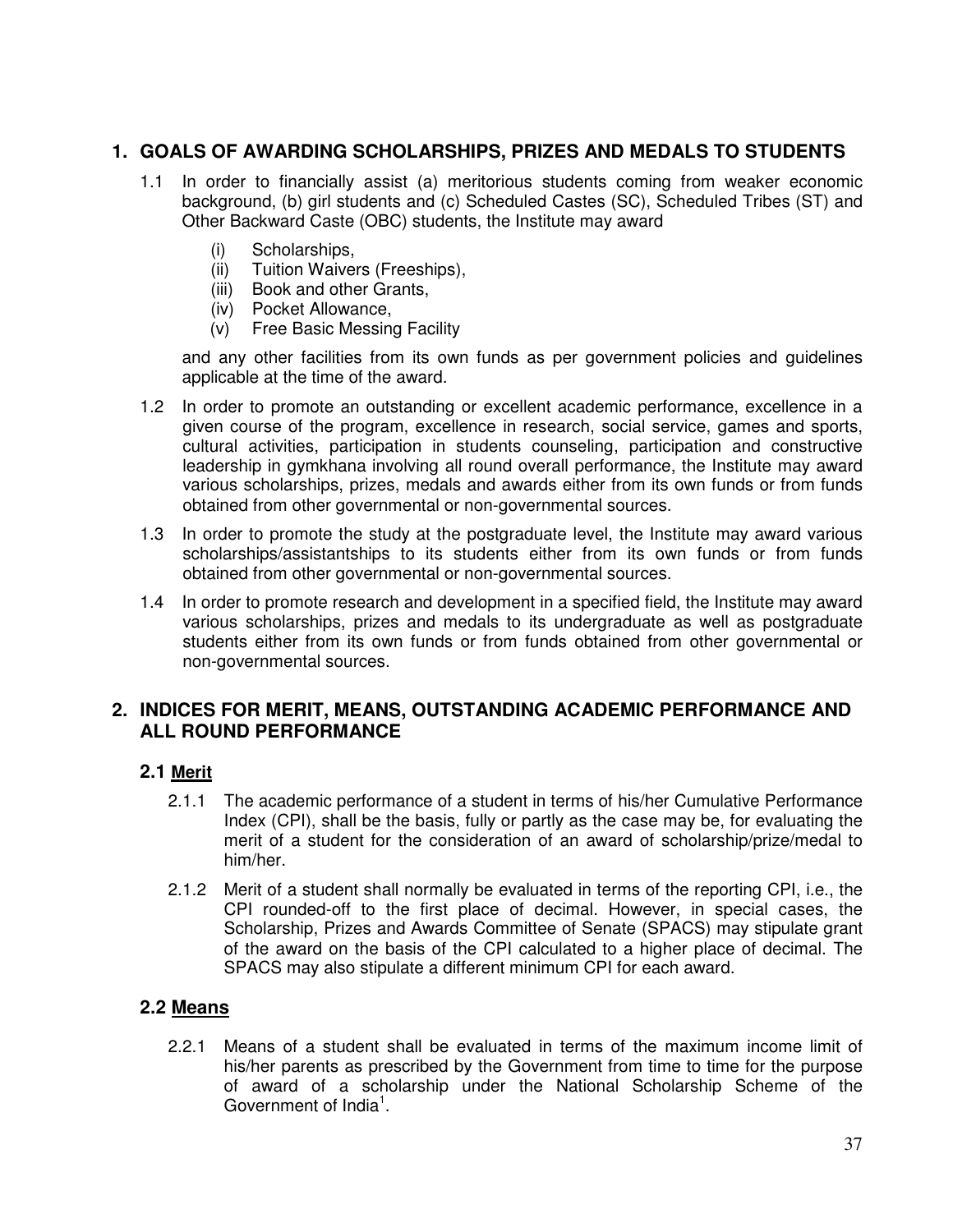- 1 At present the Parental income limit is Rs. 2,50,000/- per annum.
- 2.2.2 In the case of salaried individuals, full emoluments including all allowances, honorarium, bonus, special pay, etc. (exclusive of HRA, if any) received in a year shall be taken into account for computing the annual income. No relief for long term savings, contribution to a provident fund, payment of life insurance premium, etc. shall be admissible.
- 2.2.3 In case of non-salaried individuals such as businessmen, land owners/ agriculturists and those that are self-employed, etc., the entire gross income shall be taken into consideration for computing the annual income.
- 2.2.4 While computing the total annual income, the income of both parents from all sources as well as any income in the scholar's name, shall be taken into consideration for evaluating the means of a student. In the case of death/insanity/other incapacity of the parents, the income of the guardian shall be considered for the purpose, subject to production of documentary proof of death/insanity/other incapacity of the parents as well as a guardianship certificate from the Municipal Corporation/Committee or the Revenue Officer.

#### **2.3 Outstanding Academic Performance in any Specific Field**

- 2.3.1 Outstanding academic performance in any specified field may be evaluated by examining the reporting CPI and/or specific research/developmental project done, research publications, papers presented in national or international conferences and combinations thereof.
- 2.3.2 The SPACS may seek the advice/recommendation from a special sub-committee of SPACS comprising of faculty from different disciplines in arriving at the criterion for outstanding performance in a specified field.

#### **2.4 All Round Performance**

- 2.4.1 All round performance may be considered as the sum total of the performance of a student in academics, research, social service, games and sports, cultural activities, participation in students counseling, participation and constructive leadership of gymkhana.
- 2.4.2 A special committee shall be constituted for evaluating candidates for each award of this nature with the Chairman, Academic Senate or his nominee as its Convener.

#### **3. FINANCIAL ASSISTANCE FROM INSTITUTE FUNDS**

#### **3.1 Merit-cum-Means (MCM) Scholarships for Undergraduate Students**

- 3.1.1 Number of Scholarships
	- 3.1.1.1 In order to financially assist meritorious students coming from economically weaker background, the Institute may award Merit-cum-Means scholarships to needy students from its own funds made available by the Ministry of Human Resource & Development (MHRD) for this purpose.
	- 3.1.1.2 The total number of MCM scholarships awarded in a given batch shall not exceed 25 % of the students enrolled in that batch of the B Tech program. 20 % of the total number of available MCM Scholarships for each batch shall be reserved for students belonging to the SC/ST categories.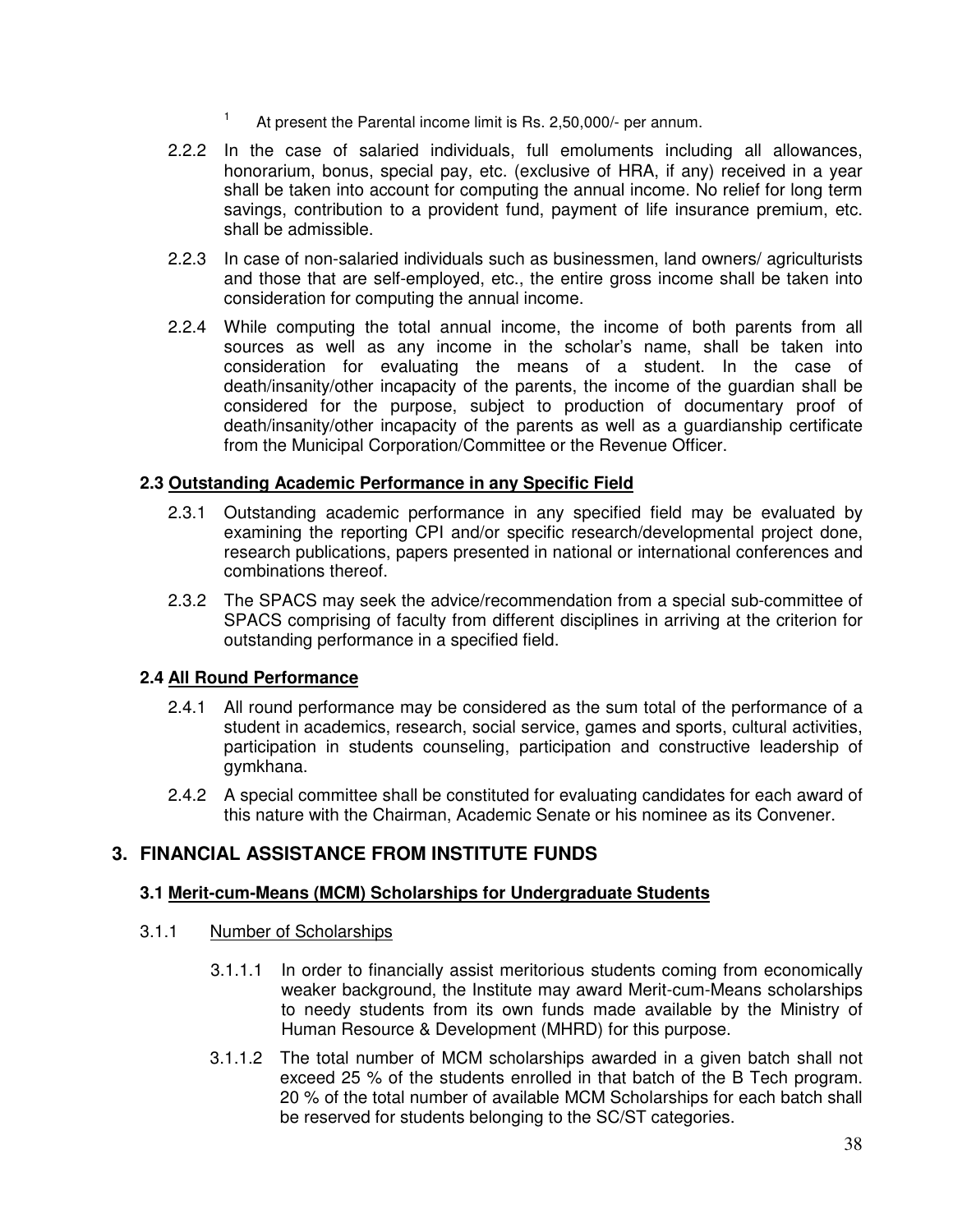- 3.1.1.3 MCM Scholarships, if unutilized by any particular batch, may be transferred to another batch. Also, unutilized MCM Scholarships reserved for SC/ST students may be transferred for award to the general category students.
- 3.1.2 Amount of Scholarship
	- 3.1.2.1 The amount of MCM Scholarship for both general as well as SC/ST category of students shall be as prescribed from time to time by the Ministry of Human Resource & Development (MHRD), and approved by the Board of Governors of the Institute<sup>2</sup>.
		- 2 At present the value of the MCM Scholarship for both category of students is Rs 1000/ per month.
	- 3.1.2.2 The award of the MCM Scholarship would also imply granting of Tuition Waiver, i.e. the Freeship.

#### 3.1.3 Submission of Applications for the Award of MCM Scholarship

- 3.1.3.1 Only those students shall be eligible to apply who satisfy merit criterion (Section 3.1.4.1 or 3.1.4.2) as well as means criterion (Section 2.2.)
- 3.1.3.2 A holder of any other scholarship from any other source shall not be eligible to apply for the MCM Scholarship unless the same is surrendered.
- 3.1.3.3 On the commencement of each academic year, the Convener, SPACS shall invite applications for the award of MCM Scholarships from students of all years except those of first year. Students who are eligible for the same shall be required to apply in a prescribed format available with this document as well as on the Institute's website and also from the Academic Section. They would be required to submit completed applications, along with supporting documents prescribed in Annexure I through V of application form, as applicable, before the last date specified in the notice of the Convener, SPACS.
- 3.1.3.4 Income affidavit for the year, proceeding the year of application, of the MCM Scholarship shall be submitted by the parent/guardian of the applicant along with completed application.
- 3.1.3.5 Applications for the MCM Scholarship from first year students shall be sought at the commencement of the second semester of the programme.
- 3.1.3.6 In case (a) the circumstances of means for a student have changed for reasons such as the death/ retirement of the earning parent(s) or any other unforeseen reasons and (b) unutilized MCM scholarships are still available, the Convener, SPACS may, at his/her discretion, also accept an application from a student at any time during the academic year. If awarded, in all such cases, the MCM Scholarship shall become tenable from the month in which the circumstance pertaining to means have changed.

#### 3.1.4 Award of MCM Scholarship and its Duration

3.1.4.1 Except for first year students, (i) a minimum reporting CPI of 6.0 for general category students and (ii) a minimum reporting CPI of 5.5 for SC/ST category students, at the end of the preceding academic year shall be the essential requirement for the award of MCM Scholarship.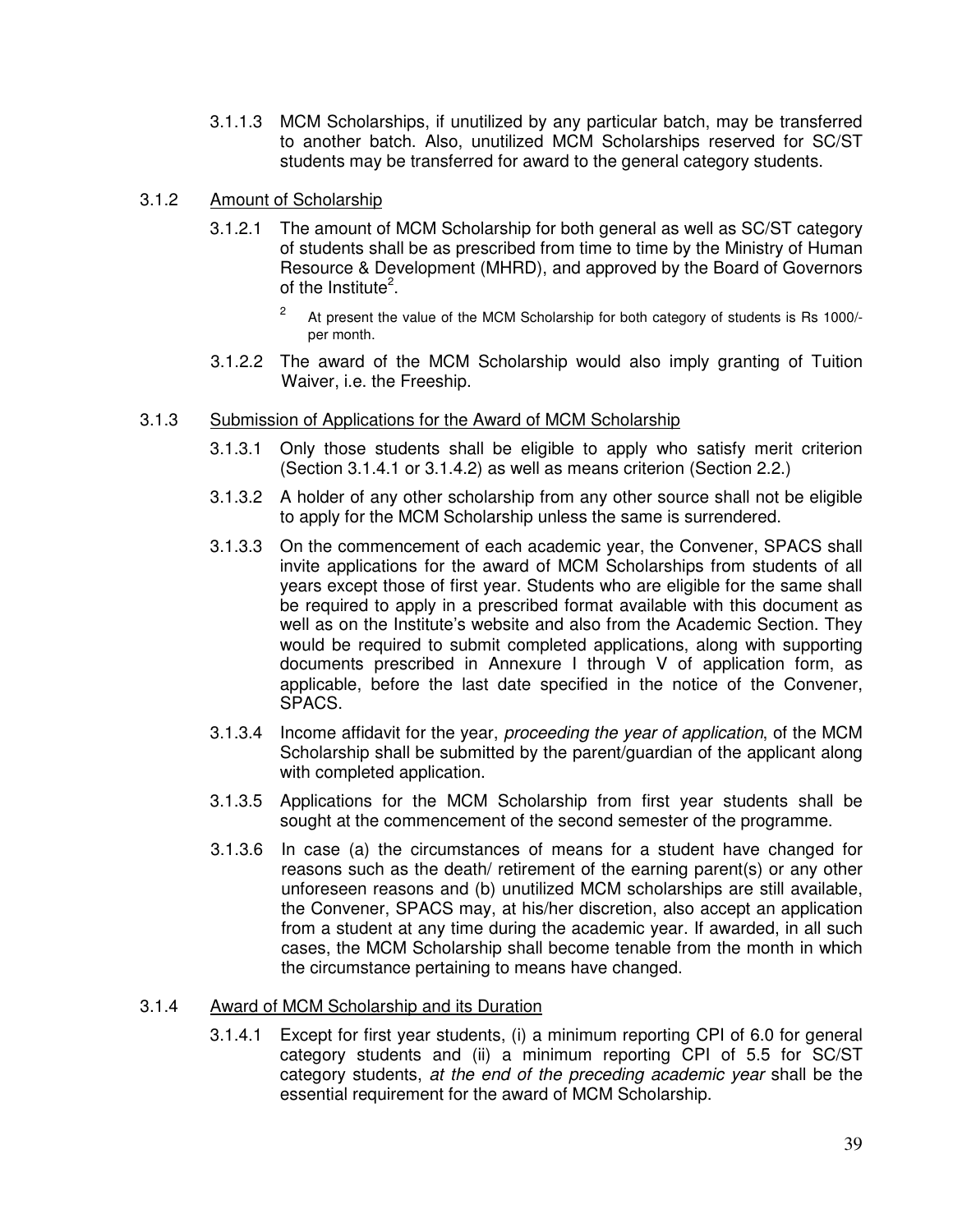- 3.1.4.2 For first year students, (i) a minimum reporting SPI of 6.0 for general category students and (ii) a minimum reporting SPI of 5.5 for SC/ST students, at the end of the first semester of the programme shall be the essential requirement for the award of MCM Scholarship.
- 3.1.4.3 Each renewal of the award of the MCM Scholarship shall require fulfillment of the criteria of merits and means (Section 2.1 and 2.2).
- 3.1.4.4 Fulfillment of merit as well as means criteria does not automatically ensure the award of MCM Scholarship to a given student. In case of more applications being submitted than the available number of scholarships, the award of MCM Scholarships shall depend on liabilities of parents under current social conditions. Thus, depending on the quality and quantity of applications received, the minimum CPI/SPI requirement, as index of merit, may be raised by the SPACS for the set of applications coming from similar social conditions.
- 3.1.4.5 Award of the MCM Scholarships shall be for a period of one year. However, the same may be renewed by SPACS on the submission of a fresh application in the subsequent year.
- 3.1.4.6 The total duration of MCM scholarship to a given student shall not exceed 45 months.
- 3.1.4.5 Students who are on leave for a semester shall not be eligible for receiving the MCM Scholarship, if awarded, during that semester.

#### **3.2 Institute Assistantships to Postgraduate Students**

- 3.2.1 Institute Assistantship to M Tech Students
	- 3.2.1.1 Depending on the number of assistantships available with each discipline, the Institute may award them to meritorious students of the M Tech programme.
	- 3.2.1.2 Only those students shall be eligible for receiving the Institute Assistantship who have a valid qualifying Graduate Aptitude Test in Engineering (GATE) Score with them. However, those M Tech students who have done their B Tech from IITs and have secured a graduating CPI > 8.0 on a scale of 10.0, shall be eligible to receive Institute Assistantship without having a valid qualifying GATE Score.
	- 3.2.1.3 Amount of the Institute Assistantship for M Tech students shall be as per the directive of the Ministry of Human Resource & Development (MHRD) and may change from time to time<sup>3</sup>.
		- 3 The current amount of M Tech Assistantship is Rs 8,000/- per month.
	- 3.2.1.4 All M Tech Institute Assistantship holders shall be required to assist the Institute by carrying out the specified work assigned to them. The work to be assigned shall be as per guidelines of MHRD and shall be monitored by the Convener PGCS or his/her nominee(s).
- 3.2.2 Institute Assistantship to PhD Students
	- 3.2.2.1 All regular PhD students of the Institute, except those who have been sponsored by their respective organizations, shall be awarded the Institute Assistantship.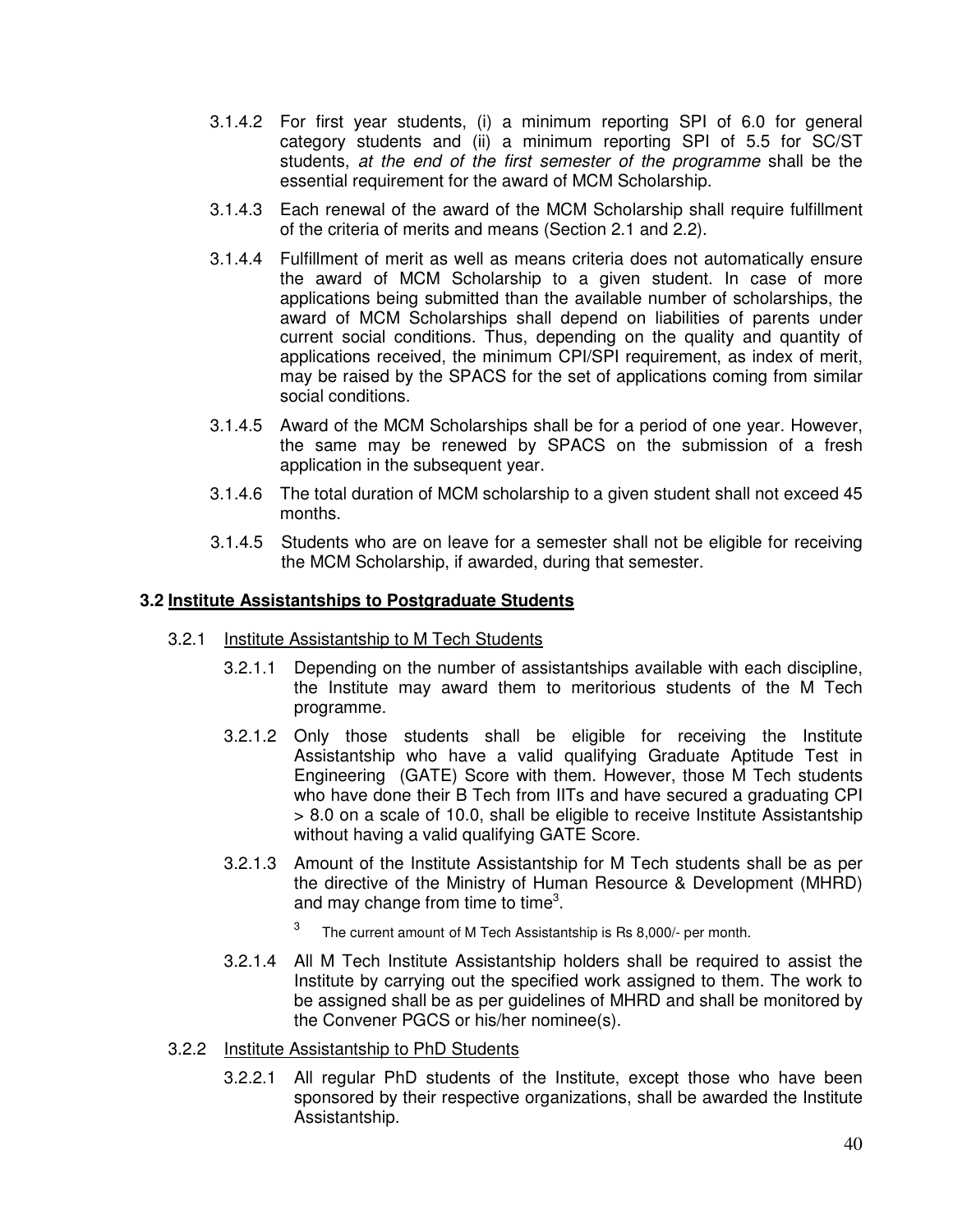3.2.2.2 Amount of the Institute Assistantship for PhD students shall be as per the directive of the Ministry of Human Resource & Development (MHRD) and may change from time to time<sup>4</sup>.

> $<sup>4</sup>$ The current amount of Assistantship is (a) Rs 18000/- per month for the first two years of</sup> the PhD programme having M.E./ M.Tech./ M Des or equivalent as the qualifying degree for admission in the PhD programme. The Assistantship will be increased to Rs 20,000/per month for the third and the fourth year for the PhD students with satisfactory performance during the first two years of PhD Programme.

3.2.2.3 All Ph.D. Institute Assistantship holders shall be required to assist the Institute by carrying out the specified work assigned to them. The work to be assigned shall be as per guidelines of MHRD and shall be monitored by the Convener PGCS or his/her nominee(s).

#### **3.3 Tuition Waiver, i.e. Freeship**

- 3.3.1 All undergraduate MCM Scholarship holders shall be entitled to a tuition waiver. They shall, however, be required to pay all other fees such as gymkhana fees, hostel seat rent, etc. as per rules.
- 3.3.2 All undergraduate SC/ST students are awarded the Tuition Waiver. They may, however, be required to pay all other fees such as gymkhana fees, hostel seat rent, etc. as per rules.
- 3.3.3 An additional 10 % of students of each batch of the undergraduate programme, beyond those awarded the MCM Scholarships, may be awarded only Tuition Waiver. The following category of students may be considered eligible for such additional Tuition Waivers:
	- a. Applicants who were eligible for the award of the MCM Scholarship, but could not be awarded the same because of the non-availability of enough number of MCM Scholarships.
	- b. Under very special conditions, any other student the SPACS considers suitable for the grant of a Tuition Waiver.
- 3.3.4 Except SC/ST students of M Tech or PhD programmes, no postgraduate students are entitled for full Tuition Waiver. The Institute may, however, waive part of the tuition fee for its regular students in different postgraduate programmes.

#### **3.4 Book Grant and other Grants**

3.4.1 From the funds made available by the Ministry of Social Justice and Empowerment/ Ministry of Tribal Affairs, a selected number of SC/ST students of the B Tech programme, whose parent's total annual income from all sources is within the prescribed maximum limit as per Section 2.2.1, shall be given an annual book grant and other grants<sup>5</sup>.

 $^5$ The current amount of Book Grant is Rs 3,000/- per student per annum or actual whichever is lower.

3.4.2 M Tech students and PhD students of the Institute may be provided an annual contingency grant as decided by the Institute administration. However, this will be governed by the guidelines as decided by the institute administration from time to time.

#### **3.5 Boarding and Lodging Grants for Undergraduate SC/ST Students**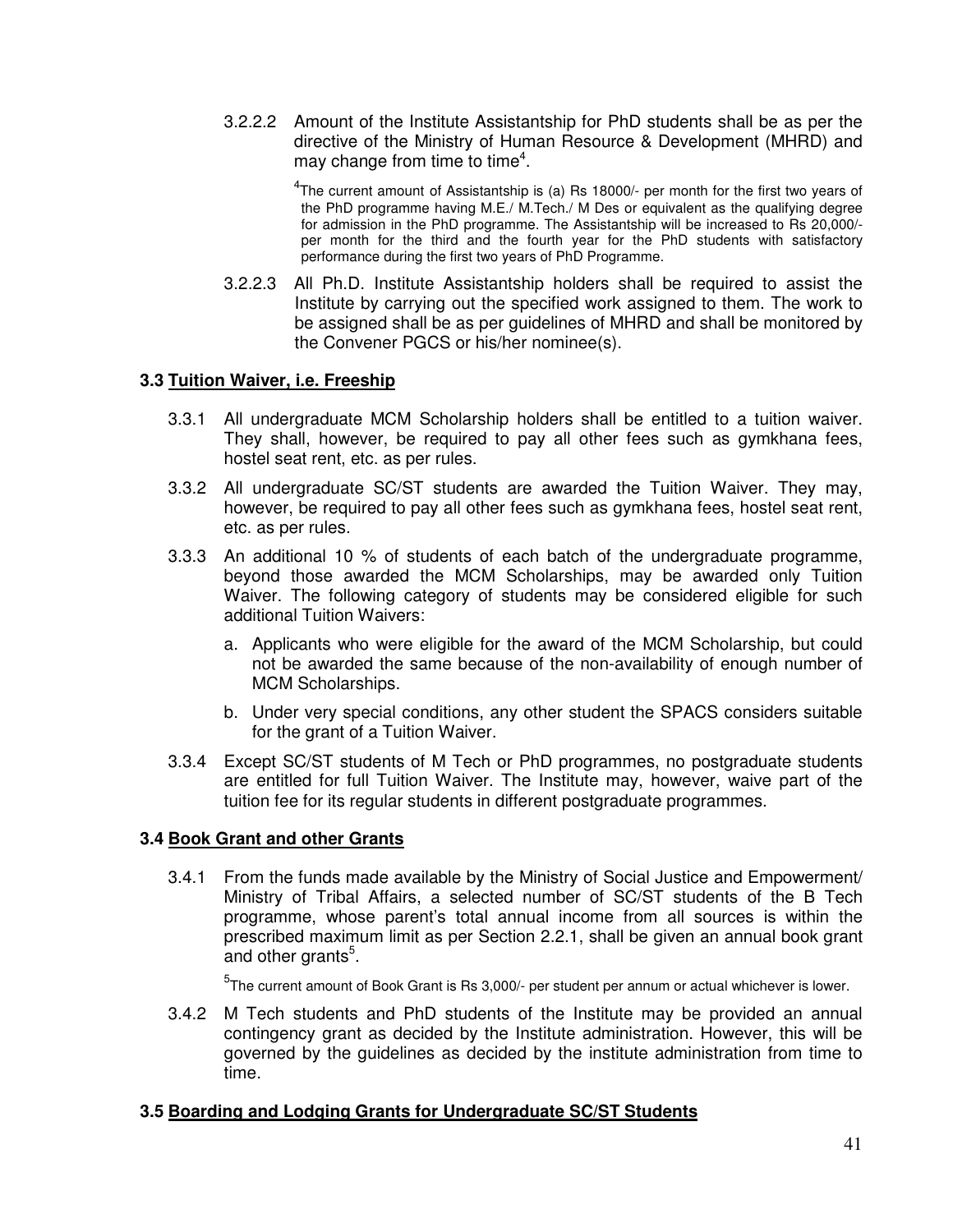3.5.1 For those SC/ST students of the B Tech programme, whose parents' total annual income from all sources is less than the prescribed upper limit as per Section 2.2.1, the Institute may give boarding and lodging charges to a maximum of (i) 10 Scheduled Castes students and (ii) 5 Scheduled Tribes students per batch awarded by the Ministry of Social Justice and Empowerment and Ministry of Tribal Affairs respectively<sup>6</sup>.

 ${}^{6}$ The scheme, starting from 2007, grants boarding charges of Rs 2,200/- per month or actual whichever is less to students selected for the award.

- 3.5.2 Those students who are not awarded the boarding and lodging facilities under Section 3.5.1 but have their parent's total annual income from all sources less than the prescribed upper limit as per Section 2.2.1, may be awarded the Free Basic Messing facility through funds made available for this purpose either by the Harijan Samaj Kalyan Department of the State Government or by the Ministry of Human Resource & Development. Under this scheme, the bill for basic messing, as applicable for the individual hostel where the concerned students reside, shall be paid by the Institute.
- 3.5.3 Those students who are not awarded the boarding and lodging facilities under Section 3.5.1 but have their parents' total annual income from all sources less than the prescribed upper limit as per Section 2.2.1, may also be given a monthly pocket allowance through separate funds made available by the Harijan Samaj Kalyan Department of the State Government or by the Ministry of Human Resources & Development. The amount of the pocket allowance shall be as per policy of the Government<sup>7</sup>.

 $7$ At present, the Pocket Allowance is of Rs 250/- per month.

3.5.4 All SC/ST students desirous of availing the Free Boarding and Lodging facility, awarded by the Ministry of Social Justice and Empowerment/Ministry of Tribal Affairs, or Free Basic Messing Facility and the Pocket Allowance awarded by the Harijan Samaj Kalyan Department of the State Government or by the Ministry of Human Resource & Development shall be required to submit applications, with the requirements specified in Sections 2.2.2 – 2.2.4, to the Convener SPACS in the beginning of each academic year.

#### **4. INSTITUTE MEDALS AND PRIZES**

#### **4.1 Chairman's Gold Medal**

- 4.1.1 The Chairman's Gold Medal (CGM), to be presented at the Institute Convocation every year, shall be awarded to the student with the best academic performance in the entire graduating B Tech batch. However, a reporting CPI of 9.0 shall be the minimum requirement for the award of the Chairman's Gold Medal.
- 4.1.2 The best academic performance shall be judged in terms of the reporting CPI. In the event of a tie in terms of the reporting CPI, the CPI shall be computed to the second decimal place in an attempt to break the tie. However, if there is still a tie, the CGM shall be awarded to as many students as are tied. No attempt shall be made to break the tie by computing the CPI to the third places of decimal and so on.
- 4.1.3 The student receiving the award should not have been involved in any act of indiscipline (except warning under clause 3.2.2.1 of SACS manual) during her/his entire academic programme.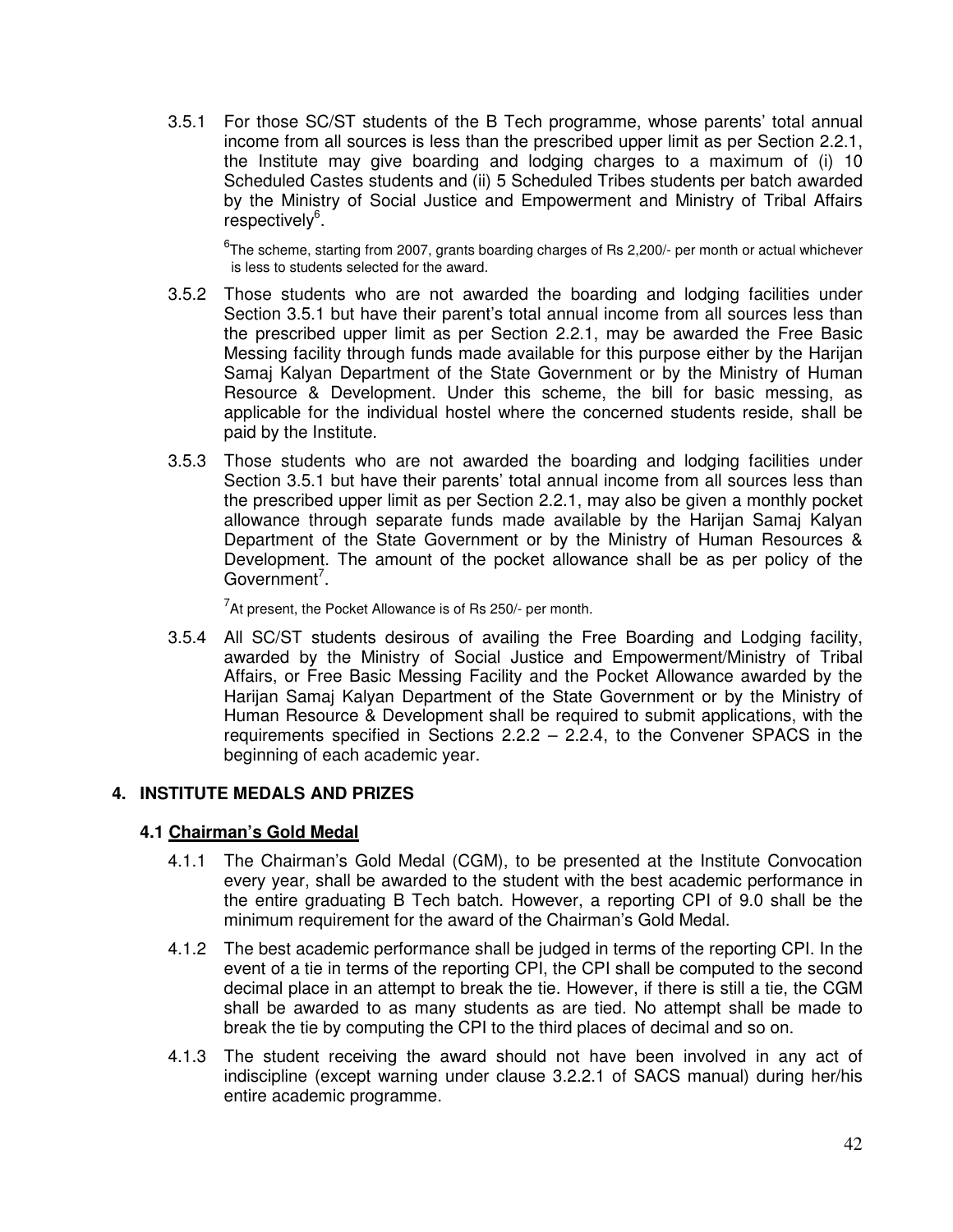4.1.4 The CGM shall be made out of 15 gm of 22 carat gold.

#### **4.2 Director's Gold Medals**

- 4.2.1 Director's Gold Medals (DGMs), to be presented at the Institute Convocation every year, shall be awarded for the best all round performance from among the graduating (a) B Tech batch and (b) M Tech/M Des/PhD students. Students of all disciplines/programme shall be eligible for the award of DGM.
- 4.2.2 The all-round performance shall be judged by a separate committee appointed by the Chairman Senate. Criteria for short listing the candidates shall be laid down by the committee as per Section 2.4.1. However, a reporting CPI of 8.0 shall be the minimum requirement for the award of the Director's Gold Medal.
- 4.2.3 The student receiving the award should not have been involved in any act of indiscipline (except warning under clause 3.2.2.1 of SACS manual) during her/his entire academic programme.
- 4.2.4 The DGMs shall be made out of 15 gm of 18 carat gold.

#### **4.3 D&M Proficiency Gold Medals**

- 4.3.1 Design and Manufacturing Proficiency Gold Medals are awarded at the time of Institute's Convocation for the best cross-disciplinary project from among the graduating BTech students and the best cross-disciplinary thesis from among the graduating MTech / MDes / PhD students. Award of design and manufacturing proficiency gold medal (D&MPGM) is applicable for BTP/PBI or Design and Fabrication projects.
- 4.3.2 The award of D&M Proficiency Gold Medals shall be decided by the separate committee appointed for this purpose by the Chairman, Academic Senate which will seek applications after finalizing a short listing criterion. After short listing of applications, the committee shall call all the short listed applicants for a presentation/demonstration.
- 4.3.3 D&M Proficiency Gold Medals may not be awarded if projects/theses submitted for the award are found to have an inadequate cross-disciplinary content.
- 4.3.4 The D&M Proficiency Gold Medals shall be made out of 15 gm of 18 carat gold.
- 4.3.5 In the event of a group being awarded the best cross-disciplinary project, each individual student shall be awarded the medal provided the student satisfies following eligibility criteria for the award.

(a) The students must have at least a CPI of 6.5.

(b) At the time of application, there should not be any backlog of courses for the student.

(c) Student's grade in the project must be A, A+ or S."

#### **4.4 Academic Performance Proficiency Silver Medals**

4.4.1 Academic Performance Proficiency Silver Medals shall be awarded at the time of Institute's Convocation for the outstanding academic performance (refer to section number 2.3) to the best graduating student of each discipline of the B Tech program.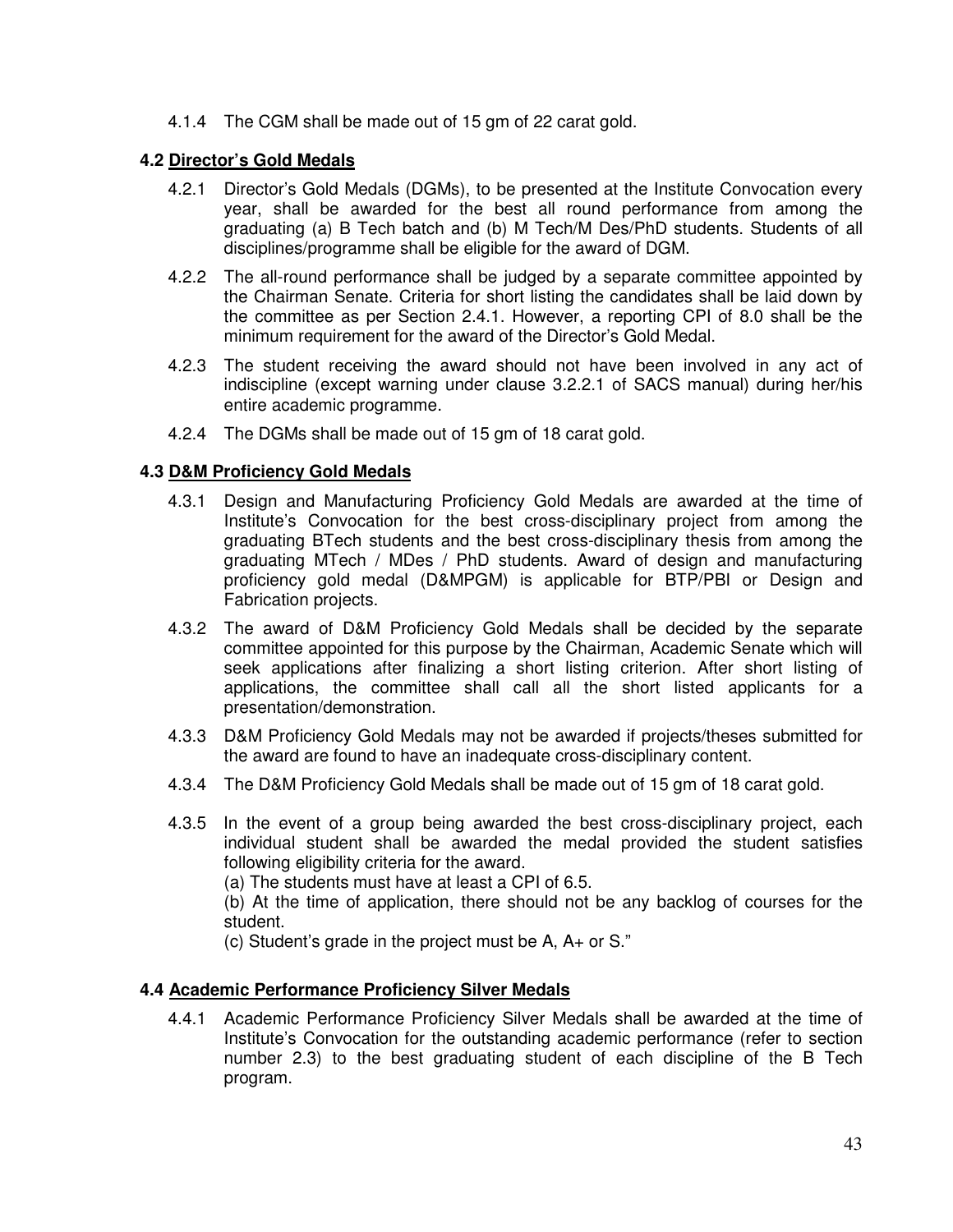- 4.4.2 The recipient(s) of the Chairman's Gold Medal shall be eligible for the award of the Academic Performance Proficiency Medal.
- 4.4.3 The award of a Proficiency Medal may not be made for a particular discipline if the total number of graduating students for that discipline is less than five.
- 4.4.4 The award of a Proficiency Medal may not be made for a particular discipline if the highest CPI among the graduating students of that discipline is less than 8.5.
- 4.4.5 In the event of a tie, in terms of the reporting CPI, the medal shall be awarded to all the students, so tied, with no effort being made to break the tie.
- 4.4.6 Academic Performance Proficiency Medals shall be made out of 15 gm silver.

#### **4.5 IIITDM Proficiency Prizes**

IIITDM Proficiency Prizes is normally awarded for (i) the best B Tech project in the graduating BTech batch and (ii) the best thesis from among the graduating MTech./ M.Des./ PhD students in each of the discipline. The recipient(s) of the D&M Proficiency Gold Medals shall be eligible for the award of the IIITDM Proficiency Prizes

- 4.5.1 IIITDM Proficiency Prizes shall be silver medals to be awarded at the time of Institute's Convocation for (i) the best project in the graduating B Tech batch and (ii) the best thesis from the graduating M Tech/ MDes/ PhD students in each of the disciplines.In case a student's program does not belong to any of the discipline, he may apply for any one of the discipline related to his major area of research.
- 4.5.2 The discipline committee constituted for this award for each discipline shall lay the minimum requirements for the award of Proficiency Prize and shall lay the criteria for short listing the applications received.
- 4.5.3 In the event of a group being awarded the best project award, each graduating member of the team shall be awarded the prize.
- 4.5.4 There will be separate prize for the M.Tech, M. Des. and Ph.D. Prize for Ph.D. will be awarded when there is enough competition i.e. 5 or more Ph.D. degree is awarded in that particular year.
- 4.5.5 Proficiency Prizes shall be made out of 15 gm silver."
- 4.5.6 In the event of a group being awarded the best project, each individual student will be awarded the medal provided the student satisfies following eligibility criteria for the award."

(a) The students must have at least a CPI of 6.5.

(b) At the time of application, there should not be any backlog of courses for the student.

(c) Student's grade in the project must be A, A+ or S."

#### **4.6 Director's Silver Medals**

- 4.6.1 Director's Silver Medals (DSMs) shall be presented at the time of Institute's Convocation for the outstanding performance in (i) Games & Sports activities and (ii) Cultural activities from among the graduating undergraduate and postgraduate students.
- 4.6.2 The award of DSMs shall be decided by the separate committee appointed for this purpose by the Chairman, Academic Senate. The committee shall lay down the criteria for short listing the candidates before calling them for an interview.
- 4.6.3 Director's Silver Medals shall be made out of 15 gm silver.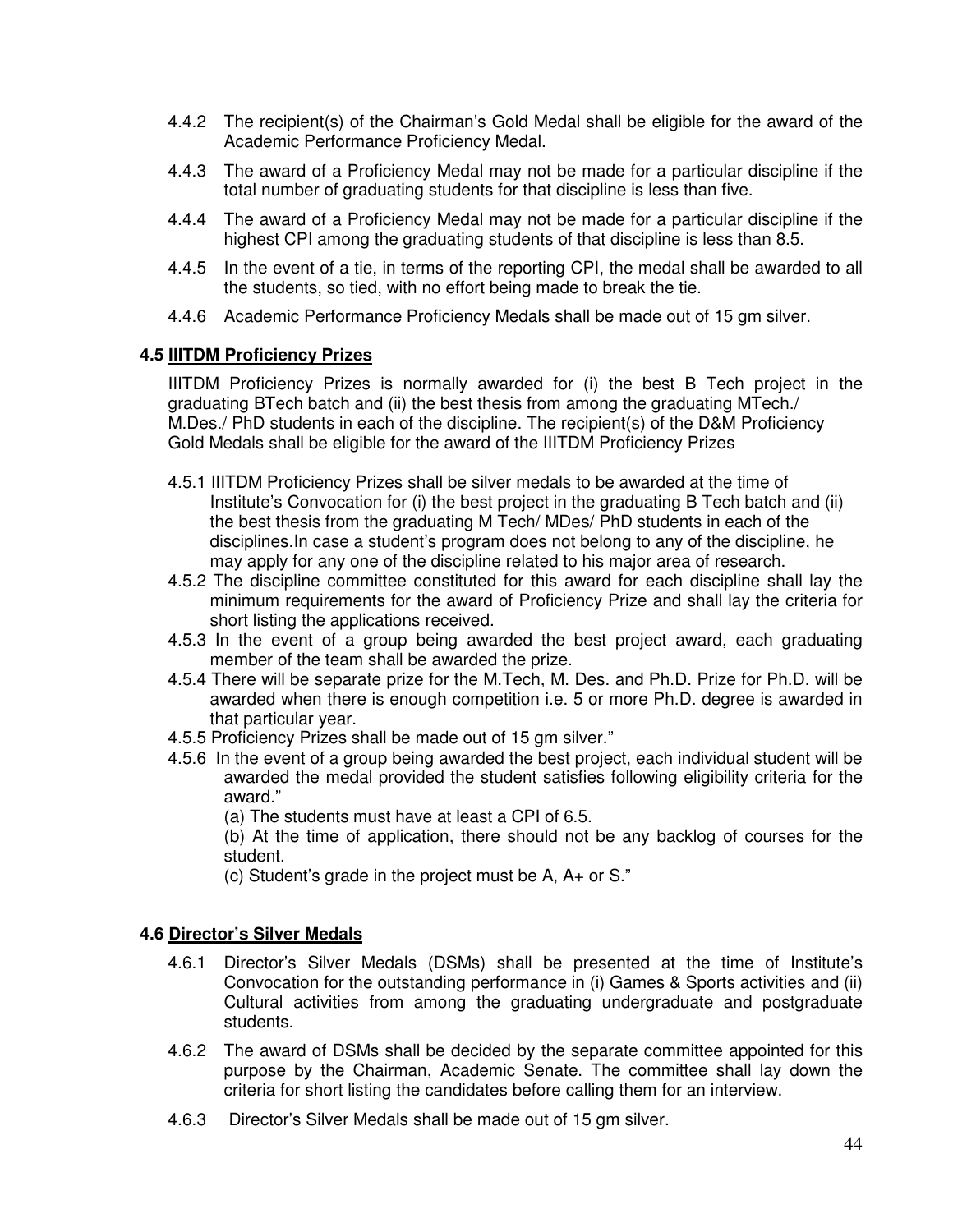#### **4.7 Notional Prizes and Certificates of Merit**

- 4.7.1 Notional Prizes and Certificates of Merit shall be awarded to 7 percent of the students of each undergraduate and postgraduate batch for excellent academic performance in an academic year. In the first two years, the 7 percent shall be calculated for the entire B Tech batch, whereas for the third year the award shall be made for each discipline taking into account their respective strengths. For PG student, the 7 percent shall be calculated based on the academic performance of the first two semester of PG program for each discipline taking into account their respective strengths.
- 4.7.2 The Notional Prize may be awarded to a student irrespective of whether he/she is a recipient of any other scholarship or not.
- 4.7.3 The value of the Notional Prize shall be as prescribed from time to time, by the Ministry of Human Resources and Development<sup>8</sup>.

 ${}^{8}$ The present amount is Rs. 2000/-.

- 4.7.4 In calculating the actual number of awards to be made in any year or for any department, any fraction shall usually be rounded off to the next integer. However, this may not be done in those cases where there is a significant difference in the performance level of the students.
- 4.7.5 The award shall, in principle, be given only on the basis of the annual performance. (By dividing credits earned in two regular semester with total credits for two semester) Further the award may not be made for any department having student strength of less than 5. It may also not be made if the highest CPI for any department is considerably lower than the performance levels at which the award is being made for other departments or minimum CPI limit of 8.5.

#### **5. INSTITUTION OF OTHER SCHOLARSHIPS, PRIZES AND MEDALS**

- 5.1 The Institute welcomes starting of new scholarships, prizes and medals for its undergraduate as well as postgraduate students from other governmental and nongovernmental sources. However, the purpose of instituting new scholarships, prizes and medals should fulfill the goals for the same as described in Section 1.1 -1.4.
- 5.2 Institution of any new award at the Institute shall require the approval by its Senate. In order to do the same, the proposal from an outside source shall be examined by the Scholarships, Prizes and Awards Committee of the Senate (SPACS). If found suitable, the SPACS shall recommend the same to the Senate by ensuring that the proposal necessarily contains the following information:
	- (a) the title of the award,
	- (b) the nature of the award,
	- (c) the time of presentation, and
	- (d) the criteria for selection/eligibility.
- 5.3 Terms and conditions for the award of a new scholarship/prize/medal in the Institute shall be formulated by the Senate. No obligation is to be normally prescribed for awarding any scholarship/prize/medal. This condition may, however, be modified at the discretion of the Senate.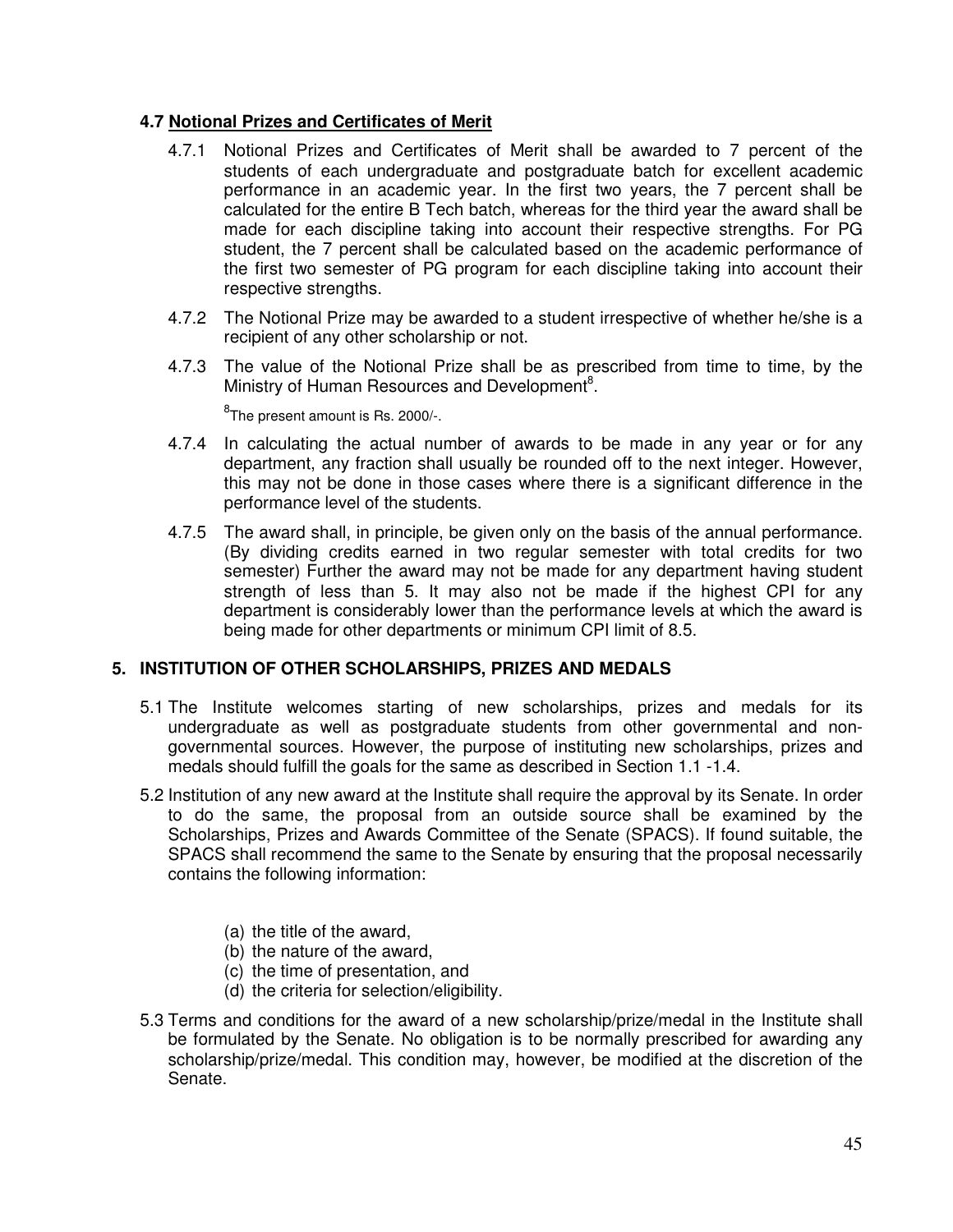- 5.4 Normally only scholarships may be instituted through an endowment. However, persons or organizations of national or international repute may also institute very prestigious medals and prizes through an endowment. In the event of starting a new award by creating an endowment, the interest to be obtained from the same should at least take care of the current value of the scholarship/prize/medal to be given plus 10% increase in its value every year.
- 5.5 On approval by the Senate, new scholarships and prizes may be awarded in the name/ memory of:
	- (a) Persons who are/were directly related to the Institute and have/had added to its glory;
	- (b) Industrial concerns or educational trusts of national or international repute.
- 5.6 In exceptional cases, the SPACS may also recommend institution of scholarships funded by sources, excluding individuals, other than those included in Section 5.5.
- 5.7 Recurring scholarships could also be considered in the event of a donor/sponsoring agency of national/international repute is not willing to create an endowment, but desires to finance the scholarship on a yearly basis. In all such cases, the donor/sponsoring agency shall be required to (i) deposit the amount of scholarship for one full year as an advance and (ii) make the commitment to do so for at least five consecutive years of the award.
- 5.8 When instituted by persons who are/were directly related to the Institute and wish to award a scholarship in the memory of their beloved ones, the amount of scholarship shall at least be equal to the value of the Institute Merit-cum-Means, (MCM) scholarship at the time of its institution.
- 5.9 Such proposals would be considered by SPACS only if the donor/sponsoring agency commit to the institute the scholarship for a minimum period of five consecutive years.

#### **6. GENERAL GUIDELINES**

- 6.1 All scholarships, medals, etc. are liable to forfeiture/withdrawal partially or fully in case of misconduct or deliberate concealment of material facts by the award winner. A similar action may also be taken if it is found that a student deliberately misguided the Senate Scholarships, Prizes and Awards Committee by giving false information.
- 6.2 A student leaving the Institute on his/her own accord without completing the prescribed program of study may be required to refund the amount of scholarship received by him/her in that academic year.
- 6.3 A student may normally receive only one scholarship/stipend. In case he/she is awarded more than one scholarship/stipend from any outside source, he/she shall be given the option to choose one scholarship or stipend from various alternatives and surrender the other.
- 6.4 No scholarships will be paid for the month subsequent to the one in which the student completes the examination of all prescribed courses.
- 6.5 The Senate is empowered to change the clauses of this manual by giving an advanced notice to this effect to its members.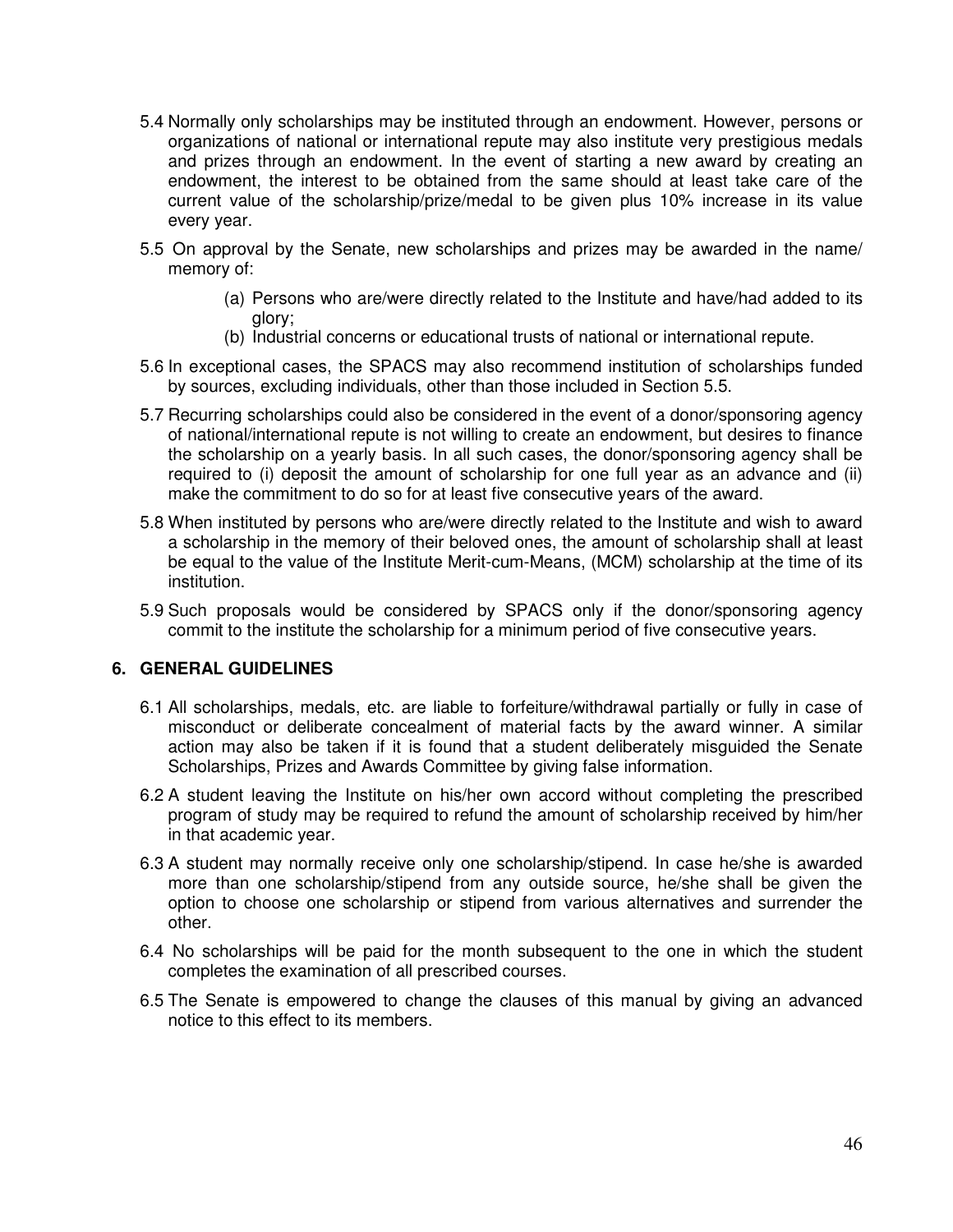#### **Revision History**

#### **1. As per the agenda item No. "Senate/2012-13/2.08Modification in D & M Proficiency Prizes", the section 4.5 is replaced. The older version was as given below.**

- 4.5.1 Design and Manufacturing Proficiency Prizes shall be silver medals to be awarded at the time of Institute's Convocation for (i) the best BTech project in the graduating BTech batch and (ii) the best thesis from among the graduating MTech./ MDes./ PhD students in each of the discipline.
- 4.5.2 Faculty of each discipline shall lay the minimum requirements for the award of D&M Proficiency Prize and shall lay the criteria for short listing the applications received.
- 4.5.3 In the event of a group being awarded the best project award, each member of the team shall be awarded the prize.
- 4.5.4 D&M Proficiency Prizes shall be made out of 15 gm silver.
- 4.5.5 In the event of a group being awarded the best BTech project, each individual student will be awarded the medal provided the student satisfies following eligibility criteria for the award."
	- (a) The students must have at least a CPI of 6.5.

(b) At the time of application, there should not be any backlog of courses for the student.

(c) Student's grade in the project must be A, A+ or S."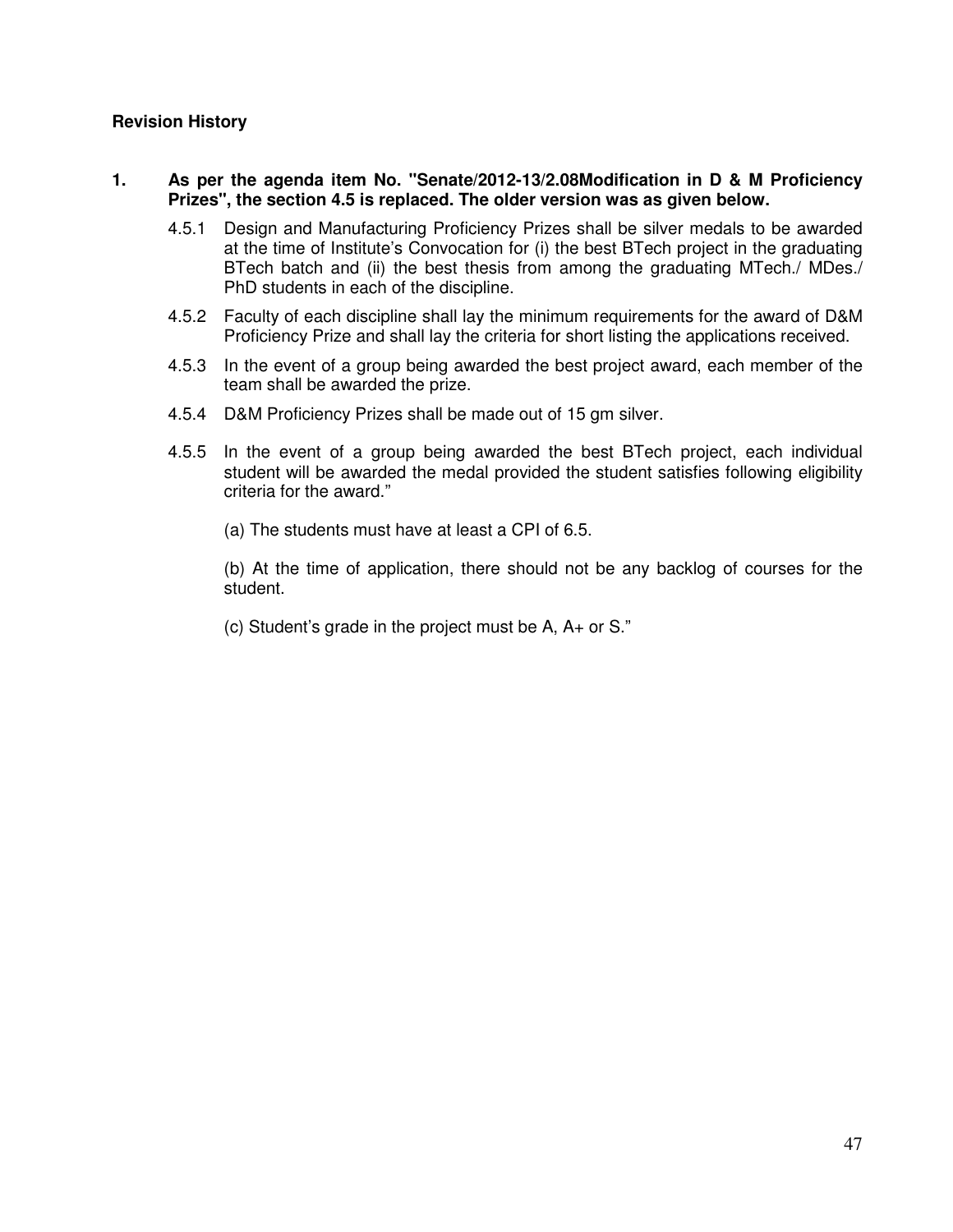**2. As per the agenda item No. "** Senate/2013-14/1.07" **Modification in SPACS manual, the section 4.5.3 and 4.7.5 are modified as given below.** 

#### **a. Section 4.5.3 should be read in place of**

4.5.3 In the event of a group being awarded the best project award, each graduating member of the team shall be awarded the prize. (old)

#### **to**

- 4.5.3 In the event of a group being awarded the best project award, each graduating member of the team shall be awarded the prize, subjected to following eligibility criteria
	- (a) The student must have at least a CPI of 6.5.
	- (b) At the time of application, there should not be any backlog of courses for the student.
	- (c) Student's grade in the project must be A, A+ or S."

#### **b. Section 4.7.5 should be read as**

4.7.5 The award shall, in principle, be given only on the basis of the annual performance. Further the award may not be made for any department having student strength of less than 5. It may also not be made if the highest CPI for any department is considerably lower than the performance levels at which the award is being made for other departments or minimum CPI limit of 8.5. (old)

 **to** 

4.7.5 The award shall, in principle, be given only on the basis of the annual performance. Further the award may not be made for any discipline/batch having student strength of less than 5. It may also not to be made if the annual performance for any department is considerably lower than the performance levels at which the award is being made for other disciplines/batch. The minimum eligibility criterion for a student's annual performance in any disciplines/batch is that the average SPI for the last two semesters must be equal to or greater than 8.5.

#### **c. Following point is included as Section 4.1.3 and Section 4.2.3 for Director's Gold Medal and Chairman's Gold Medal requirements, respectively.**

The student receiving the award should not have been involved in any act of indiscipline (except warning under clause 3.2.2.1 of SACS manual) during her/his entire programme.

#### **d Following clarification is added in Section 4.5.1 of IIITDM Proficiency Prizes**

In case a student's program does not belong to any of the discipline, he can apply for any one of the discipline related to his major area of research.

#### **e. Following requirement is added as Section 4.5.6 of IIITDM Proficiency Prizes**